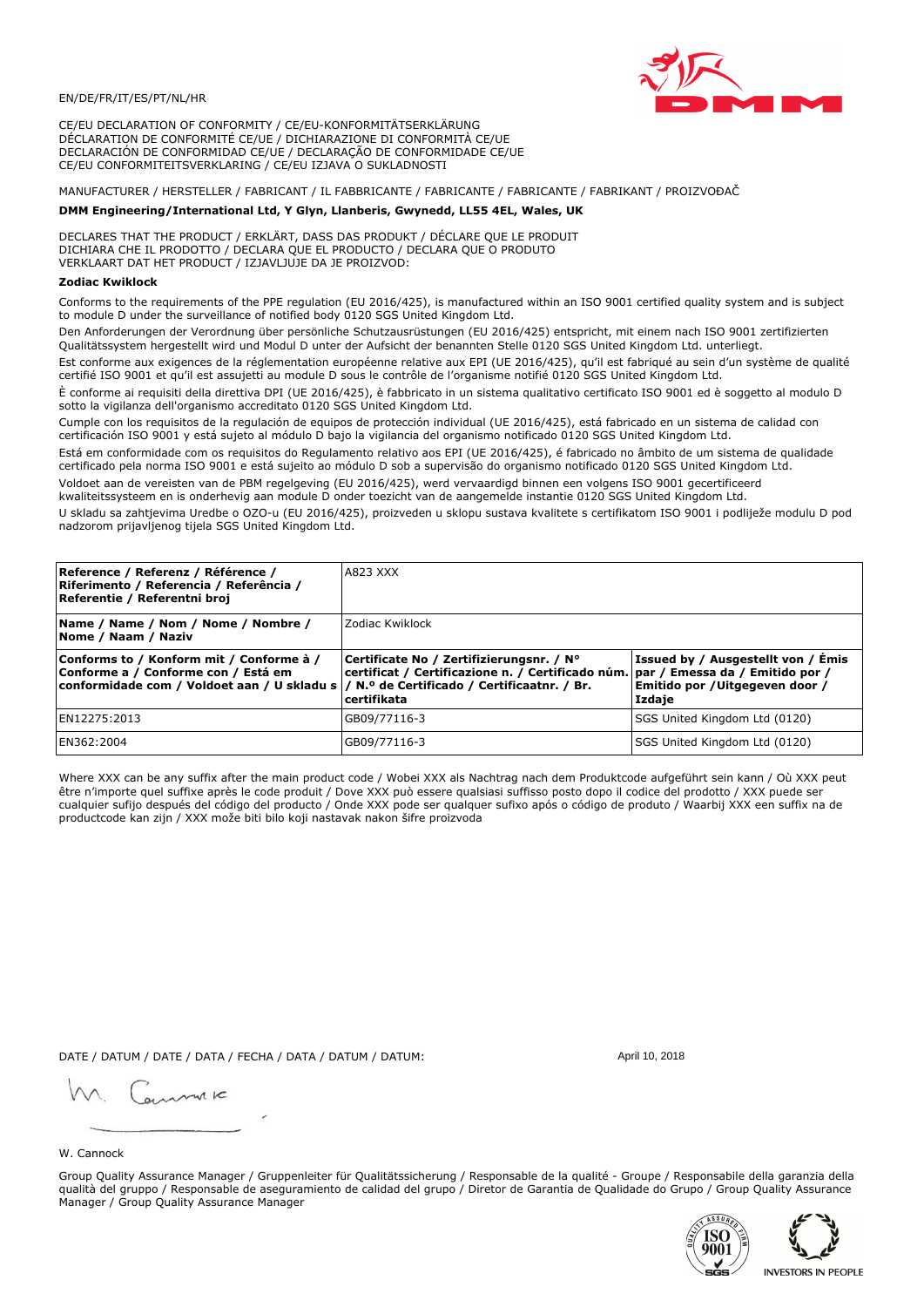### NO/SE/FI/DK/PL/CZ/SK/MT

CE/EU-SAMSVARSERKLÆRING / CE/EU-FÖRKLARING OM ÖVERENSSTÄMMELSE CE/EU-VAATIMUSTENMUKAISUUSVAKUUTUS / CE/EU-OVERENSSTEMMELSESERKLÆRING DEKLARACJA ZGODNOŚCI WE/UE / CE/EU PROHLÁŠENÍ O SHODĚ CE/EÚ VYHLÁSENIE O ZHODE / DIKJARAZZJONI TA' KONFORMITÀ TAL-KE/UE

PRODUSENT / TILLVERKAREN / VALMISTAJA / PRODUCENT / PRODUCENT / VÝROBCE / VÝROBCA / IL-MANIFATTUR

### DMM Engineering/International Ltd, Y Glyn, Llanberis, Gwynedd, LL55 4EL, Wales, UK

ERKLÆRER AT PRODUKTET / INTYGAR ATT PRODUKTEN / VAKUUTTAA, ETTÄ TÄMÄ TUOTE / ERKLÆRER, AT PRODUKTET / OŚWIADCZA, ŻE<br>WYRÓB / PROHLAŠUJE, ŽE PRODUKT / VYHLASUJE, ŽE VÝROBOK / JIDDIKJARA LI L-PRODOTT:

Overholder kravene i PVU-forordningen (EU 2016/425), er produsert innenfor et ISO 9001-sertifisert kvalitetssystem og er underlagt modul D<br>under overvåkning av teknisk kontrollorgan 0120 SGS United Kingdom Ltd.

Uppfyller kraven för PPE-reglerna (EU 2016/425), tillverkas inom ett ISO 9001-certifierat kvalitetssystem och är föremål för modul D under övervakning av anmält organ 0120 SGS United Kingdom Ltd.

Noudattaa henkilönsuojaimia koskevan asetuksen (EU 2016/425) vaatimuksia, on valmistettu ISO 9001 -sertifioidun laatujärjestelmän mukaisesti ja että siihen sovelletaan ilmoitetun laitoksen 0120 SGS United Kingdom Ltd.:in alaista D-moduulia.

Overholder kravene i forordningen om personlige værnemidler (EU 2016/425), er fremstillet i inden for det certificerede ISO 9001kvalitetssystem, og er underlagt modul D under overvågning af det bemyndigede organ 0120 SGS United Kingdom Ltd.

Spełnia wymogi rozporządzenia w sprawie środków ochrony indywidualnej (UE 2016/425), jest produkowany w ramach systemu jakości zgodnego z ISO 9001 i podlega modułowi D pod nadzorem jednostki notyfikowanej 0120 SGS United Kingdom Ltd.

Zařízení splňuje požadavky nařízení o osobních ochranných prostředcích 2016/425, je vyrobeno v systému řízení jakosti certifikovaném podle normy ISO 9001 a podléhá modulu D pod dohledem notifikované osoby č. 0120, SGS United Kingdom Ltd.

Spĺňa požiadavky Nariadenia Európskeho parlamentu a Rady (EÚ) 2016/425 o osobných ochranných prostriedkoch, je vyrobený v rámci systému kvality certifikovaného podľa normy ISO 9001 a podlieha modulu D pod dohľadom notifikovaného orgánu č. 0120, SGS Únited Kingdom Ltd. Jikkonforma mar-rekwiżit tar-Regolament dwar il-PPE (UE 2016/425), u huwa manifatturat f'sistema ta' kwalità certifikata għall-ISO 9001 u soggett ghall-modulu D taht is-sorveljanza tal-korp notifikat 0120 SGS United Kingdom Ltd.

| <b>Referanse / Referens / Viite / Reference / Nr A823 XXX</b><br>referencyjny / Reference / Značka /<br>Referenza                                                                                                 |                                                                                                         |                                                                                                         |
|-------------------------------------------------------------------------------------------------------------------------------------------------------------------------------------------------------------------|---------------------------------------------------------------------------------------------------------|---------------------------------------------------------------------------------------------------------|
| Navn / Namn / Nimi / Navn / Nazwa /<br>Jméno / Názov / Isem                                                                                                                                                       | Zodiac Kwiklock                                                                                         |                                                                                                         |
| Overholder / Uppfyller kraven för / Vakuus<br>myönnetty perustuen standardiin: /<br> Overholder / Spełnia wymogi / Je ve shodě s $ \tilde{C} $ . certifikátu / Čertifikat Nru<br>/ Je v zhode s / Jikkonforma ma' | Sertifikatnr. / Certifikatnr. / Sertifikaattinro /<br>Certifikat nr. / Certyfikat nr / Č. certifikátu / | Utstedt av / Utfärdat av /<br>Myöntänyt / Udstedt af / Wydany<br>przez / Vydal / Vydal / Maħruġ<br>minn |
| EN12275:2013                                                                                                                                                                                                      | GB09/77116-3                                                                                            | SGS United Kingdom Ltd (0120)                                                                           |
| EN362:2004                                                                                                                                                                                                        | GB09/77116-3                                                                                            | SGS United Kingdom Ltd (0120)                                                                           |

Der XXX kan være ethvert suffiks etter produktkoden / Där XXX kan vara valfri ändelse efter produktkoden / Jossa XXX voi olla mikä tahansa tuotekoodin jälkeen tuleva liite. / Hvor XXX kan være ethvert suffiks efter produktkoden / gdzie XXX može być dowolnym przyrostkiem po kodzie<br>produktu / Kde XXX může být jakákoliv přípona za kódem produktu / Kde XXX môže b jkun kwalunkwe suffiss wara l-kodići tal-prodott

DATO / DATUM / PÄIVÄMÄÄRÄ / DATO / DATA / DATUM / DÁTUM / DATA:

April 10, 2018

annuic

## W. Cannock

Group Quality Assurance Manager / Group Quality Assurance Manager / Group Quality Assurance Manager / Group Quality Assurance Manager / Kierownik ds. Zarządzania Jakością Grupy / Group Quality Assurabce Manager / Manažér riadenia kvality v rámci skupiny / Maniger tal-Assigurazzjoni tal-Kwalità tal-Grupp